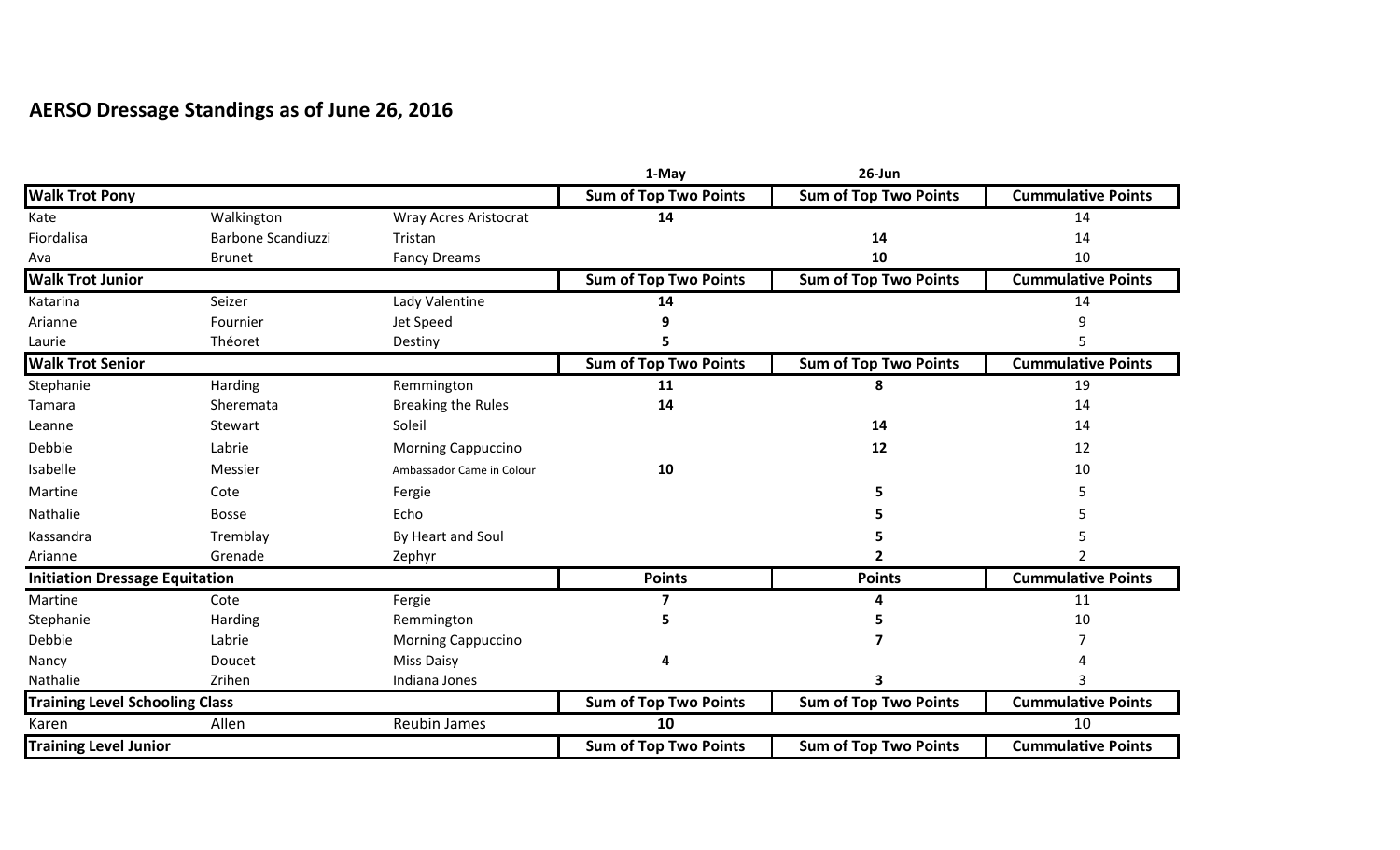| Victoria                         | Bouchard      | <b>Integrity Rainbow</b> | 12                           |                              | 12                        |
|----------------------------------|---------------|--------------------------|------------------------------|------------------------------|---------------------------|
| Emma                             | O'Leary       | Leroy                    | 12                           |                              | 12                        |
| Abbey                            | Bellefeuille  | Harley                   |                              | 10                           | 10                        |
| <b>Training Level Senior</b>     |               |                          | <b>Sum of Top Two Points</b> | <b>Sum of Top Two Points</b> | <b>Cummulative Points</b> |
| Sophie                           | <b>Bjerke</b> | Steinway                 | 12                           | 12                           | 24                        |
| Chloe                            | Lamoureux     | Onyx                     | 14                           |                              | 14                        |
| Sylvane                          | Glaude        | The Greek                | 11                           |                              | 11                        |
| Amy-Rose                         | Timmons       | Korsair                  |                              | 11                           | 11                        |
| Sara                             | Grynspan      | Tristan                  |                              | 11                           | 11                        |
| Rachelle                         | Martel        | <b>Rich Girl</b>         |                              | 10                           | 10                        |
| Alexandra                        | Potts         | George McFly             | 5                            | $\overline{2}$               |                           |
| Nathalie                         | <b>Drolet</b> | Cappucino                |                              | 5                            |                           |
| Joanna                           | Strokowski    | Grey Goose               |                              | 5                            |                           |
| Isabelle                         | Messier       | <b>Royal Destiny</b>     |                              |                              |                           |
| Nancy                            | Doucet        | <b>Miss Daisy</b>        |                              |                              |                           |
| Andrea                           | Hyde          | The Greek                | 3                            |                              |                           |
| Kathleen                         | Kasprazak     | Dulcinea                 |                              | $\overline{\mathbf{2}}$      |                           |
| Katherine                        | Hill          | Tanguy                   | 1                            |                              |                           |
| <b>Training Level Pony</b>       |               |                          | <b>Sum of Top Two Points</b> | <b>Sum of Top Two Points</b> | <b>Cummulative Points</b> |
| Laura Anne                       | Archambault   | Liam                     | 14                           | 14                           | 28                        |
| Victoria                         | Bouchard      | <b>Intergity Rainbow</b> |                              | 12                           | 12                        |
| <b>Training Level Novice(JR)</b> |               |                          | <b>Sum of Top Two Points</b> | <b>Sum of Top Two Points</b> | <b>Cummulative Points</b> |
| Olivia Margaret                  | Arkinson      | Bobby                    | 10                           |                              | 10                        |
| <b>Training Level Novice(SR)</b> |               |                          | <b>Sum of Top Two Points</b> | <b>Sum of Top Two Points</b> | <b>Cummulative Points</b> |
| Nathalie                         | Zrihen        | Indiana Jones            | $\overline{\mathbf{z}}$      | 14                           | 21                        |
| Olivia                           | Arkinson      | Bobby                    |                              | q                            | 9                         |
| Michelle                         | Cousineau     | Lex                      |                              |                              |                           |
| <b>Training Level Open</b>       |               |                          | <b>Sum of Top Two Points</b> | <b>Sum of Top Two Points</b> | <b>Cummulative Points</b> |
| Anita                            | Bouman        | Bonito                   | 12                           |                              | 12                        |
| Tania                            | Martel        | Toscane                  | $\overline{7}$               |                              | $\overline{7}$            |
| <b>First Level Senior</b>        |               |                          | <b>Sum of Top Two Points</b> | <b>Sum of Top Two Points</b> | <b>Cummulative Points</b> |
| Meaghan                          | Lane          | Paige                    | 12                           | 11                           | 23                        |
| Erin                             | King          | Special FX               | 10                           | 10                           | 20                        |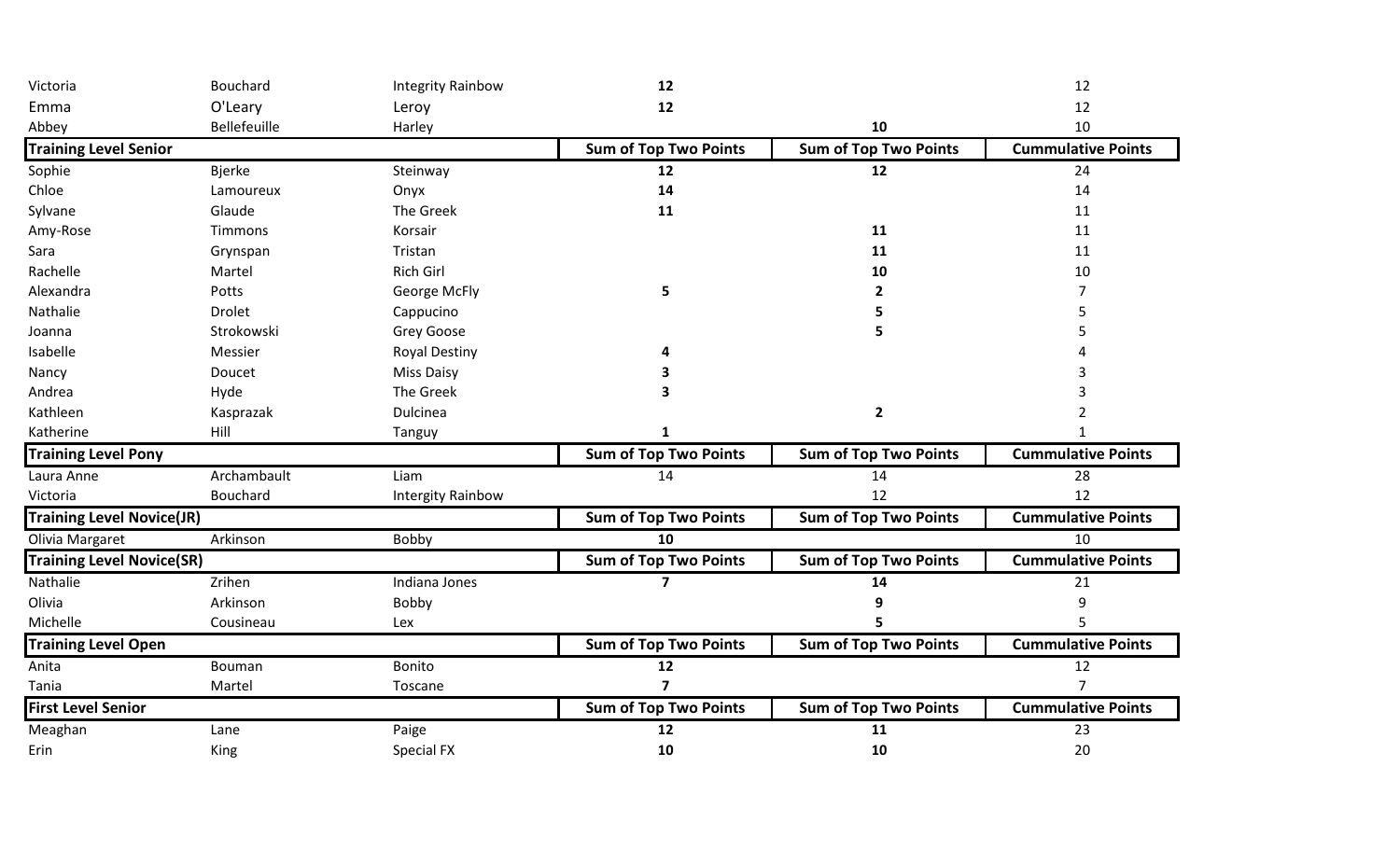| Tracey                                 | Dickson          | Ralph                         | 8                            | 10                           | 18                        |
|----------------------------------------|------------------|-------------------------------|------------------------------|------------------------------|---------------------------|
| Isabelle                               | Gorce            | Shallwedance                  |                              | 10                           | 10                        |
| <b>Barbara</b>                         | Mutch            | Weinstar                      |                              | 7                            |                           |
| Suzanne                                | Hohaus           | Montana                       | 5                            |                              |                           |
| <b>First Level Open</b>                |                  |                               | <b>Sum of Top Two Points</b> | <b>Sum of Top Two Points</b> | <b>Cummulative Points</b> |
| Jenny                                  | Huza             | <b>Brandel Painted Flight</b> | 14                           |                              | 14                        |
| First Level (Kur)                      |                  |                               | <b>Sum of Top Two Points</b> | <b>Sum of Top Two Points</b> | <b>Cummulative Points</b> |
| <b>Barbara</b>                         | Mutch            | Weinstar                      |                              | 5                            | 5                         |
| <b>Second Level Senior</b>             |                  |                               | <b>Sum of Top Two Points</b> | <b>Sum of Top Two Points</b> | <b>Cummulative Points</b> |
| Christine                              | Ide              | Surprise                      | 14                           | 14                           | 28                        |
| Maude                                  | Joyal            | Lifeline                      |                              |                              |                           |
| Deborah                                | Sick             | Quijano                       |                              |                              |                           |
| <b>Third Level Amateur (Jr and Sr)</b> |                  |                               | <b>Sum of Top Two Points</b> | <b>Sum of Top Two Points</b> | <b>Cummulative Points</b> |
| Merle                                  | Miller           | Bobonum d'Aubrac              |                              | 11                           | 18                        |
| Lydia R                                | Duhaime          | <b>Becky</b>                  |                              |                              | 10                        |
| <b>Third Level Kur</b>                 |                  |                               | <b>Sum of Top Two Points</b> | <b>Sum of Top Two Points</b> | <b>Cummulative Points</b> |
| Merle                                  | Miller           | Bobonum d'Aubrac              | $\overline{7}$               | 5                            | 12                        |
| FEI 4 Year Old                         |                  |                               | <b>Sum of Top Two Points</b> | <b>Sum of Top Two Points</b> | <b>Cummulative Points</b> |
| Maude                                  | Joyal            | Sir Montebello                | 3                            | 7                            | 10                        |
| <b>Pre-Entry Combined JR</b>           |                  |                               | <b>Points</b>                | <b>Points</b>                | <b>Cummulative Points</b> |
| Simone                                 | Drouin           | Cinnamon                      |                              | 7                            |                           |
| Camille                                | Bourgoux         | Espresso                      |                              |                              |                           |
| Madelyne                               | Whelan           | Captain Casanova              |                              |                              |                           |
| <b>Pre-Entry Combined SR</b>           |                  |                               | <b>Points</b>                | <b>Points</b>                | <b>Cummulative Points</b> |
| Pam                                    | Hall             | Wallee                        | $\overline{\mathbf{z}}$      |                              |                           |
| Marie-Emma                             | Gagné            | Escapade                      | 5                            |                              |                           |
| <b>Entry Combined JR</b>               |                  |                               | <b>Points</b>                | <b>Points</b>                | <b>Cummulative Points</b> |
| Chloe                                  | Duval            | <b>Valley Breeze</b>          | 5                            | $\overline{7}$               | 12                        |
| Kimberley                              | <b>Begin</b>     | Bentley                       | $\overline{\mathbf{z}}$      |                              | $\overline{7}$            |
| <b>Entry Combined SR</b>               |                  |                               | <b>Points</b>                | <b>Points</b>                | <b>Cummulative Points</b> |
| Amanda                                 | McCollam         | Liquid Courage                | $\overline{\mathbf{z}}$      | 5                            | 12                        |
| Rachelle                               | Martel           | <b>Rich Girl</b>              |                              |                              |                           |
| Emilie                                 | Williatte-Battet | Tenacity                      |                              |                              |                           |